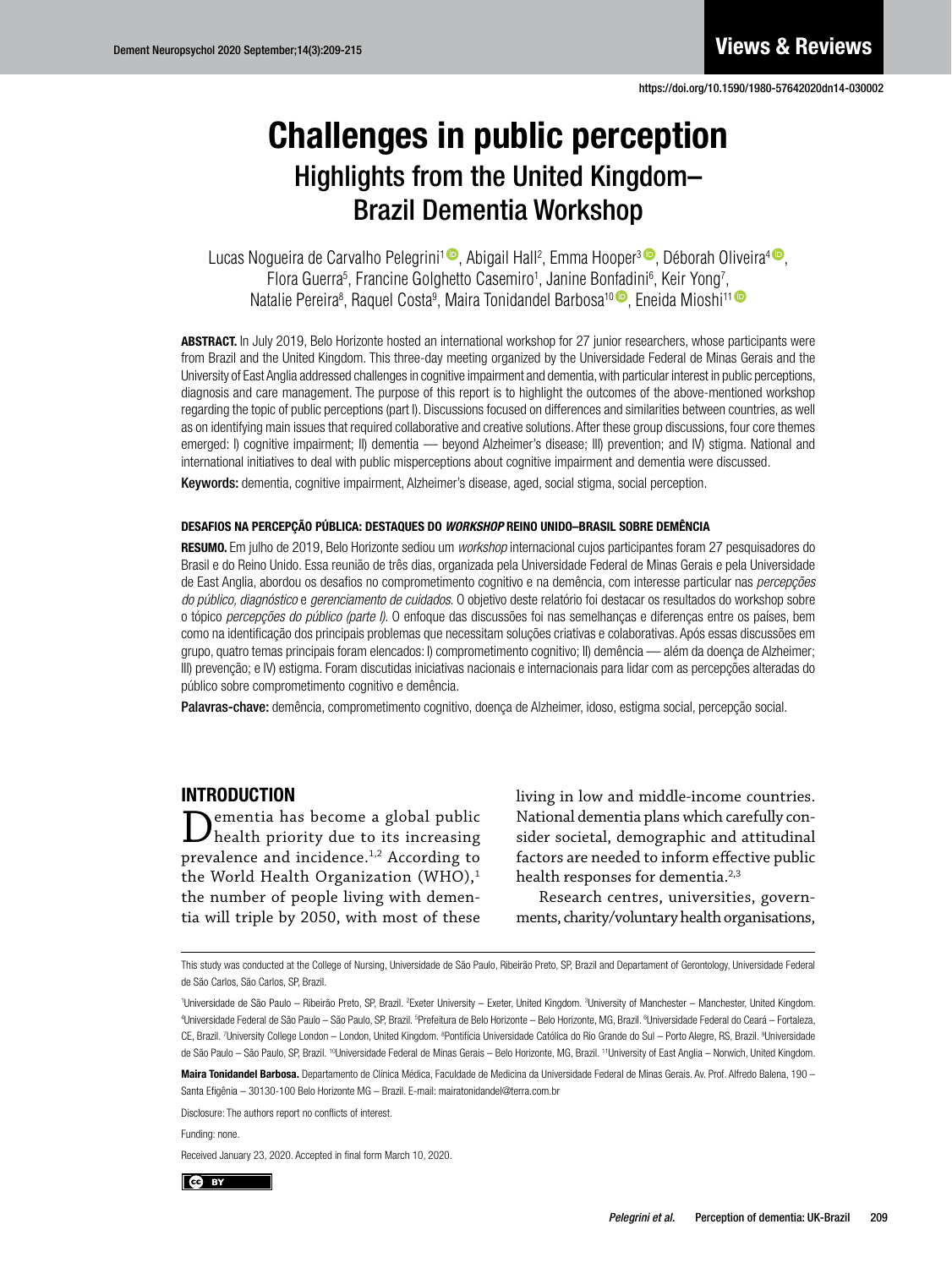and patient advocacy groups are trying to provide society with as much information about this topic as possible. Although public awareness about dementia is improving overall, people still have misperceptions about dementia, which may lead to higher underdiagnosis rates, stigma and poor-quality care.<sup>4,5</sup> Middle- and low-income countries will face greater challenges, due to particular limitations in publicity and available information regarding dementia.

Aims from the WHO's Global Action Plan include developing public policies, national strategies and public awareness campaigns regarding dementia. In this context, considering challenges in public perception and lessons learnt from awareness campaigns in the United Kingdom and in Brazil, as well as considering commonalities and differences between these countries, a subgroup from the workshop including participants from both countries shared experience and discussed future perspectives on this topic during the three-day event. Correspondingly, the purpose of this paper is to provide the highlights of discussions on *public perception* that resulted from this meeting.

## THE UNITED KINGDOM-BRAZIL DEMENTIA WORKSHOP

"Challenges in cognitive impairment and dementia: (mis)perceptions, (mis)diagnosis and care management" was the main theme of the First United Kingdom–Brazil Dementia Workshop. This three-day event took place in Belo Horizonte, Minas Gerais, Brazil, in July 2019. Attendees were 27 junior researchers from the United Kingdom and Brazil with various training backgrounds (nurses, gerontologists, psychologists, occupational therapists, physical therapists, speech and language therapists, geriatricians, neurologists, and psychiatrists) and six faculty members from the Universidade Federal de Minas Gerais (UFMG) and the University of East Anglia (UEA) who acted as mentors. In addition to the creation of an international network group, the purpose of this event was to facilitate the discussion about creative and collaborative solutions to address challenges in diagnosis, public perceptions and dementia care.

This paper reports on the discussions held during this three-day workshop, which involved challenges in public perceptions, with emphasis on the following issues: cognitive impairment: misdiagnosis and overdiagnosis, dementia: beyond Alzheimer's disease (AD), prevention, stigma, possible solutions. It is hoped that this report can provide researchers, health professionals and public policy makers with ideas to support dementia-related initiatives, both nationally and internationally.

### COGNITIVE IMPAIRMENT

#### Under-recognition

One of the key issues regarding public perceptions of cognitive impairment is under-recognition, which is a serious and potentially life-limiting health problem. In Brazil, most people believe that ageing is associated with the presence of illnesses and disabilities, such as cognitive impairment. Consequently, older adults tend to be less likely to seek health services for cognitive deficits alone.<sup>6</sup> Instead, people with cognitive complaints tend to seek help only when their functioning has become impaired, a tendency which was considered to be less apparent in the UK. In addition, even if such individuals seek the help of general practitioners (GPs), these professionals may have limited familiarity and/or training regarding cognitive impairment and dementia in both the UK and Brazil.7,8

A Brazilian study about factors influencing delay in the diagnosis of cognitive impairment showed a median delay of 1.5 to 1.8 years for the diagnosis of dementia (AD) at a tertiary ambulatory clinic in a major city. $9$ Miranda and colleagues observed an excessive time between onset and proper diagnosis and, of those who believed there was a delay in diagnosis, about 36% stated that the "family thought the changes were normal for the age of the patient", while 45.3% reported that the "doctor did not reach a diagnosis".9 Unfortunately, many doctors in primary care do not fully understand the diagnostic criteria for dementias. In addition, few studies have investigated public awareness about dementia worldwide. A study of public awareness of dementia was conducted in Botucatu, São Paulo, Brazil, in which individuals answered a questionnaire about characteristics of healthy elderly and individuals with dementia. Surprisingly, even upon suspecting dementia, only a few participants stated they would seek specialized medical help.10 Therefore, lack of knowledge usually leads to stigmatization of patients and lack of family support, as well as inappropriate recognition and management of dementia in health services.<sup>11</sup>

#### Misdiagnosis

Misdiagnosis in both the UK and Brazil was largely attributed to the people and also to health professionals' underappreciation of the heterogeneity in cognitive symptoms and their underlying pathologies.12 Attendees reported professionals' tendency to misinterpret cognitive symptoms as predominantly or solely related to memory dysfunction. For instance, this includes word finding difficulties being interpreted as 'forgetting words', visuoperceptual and visuospatial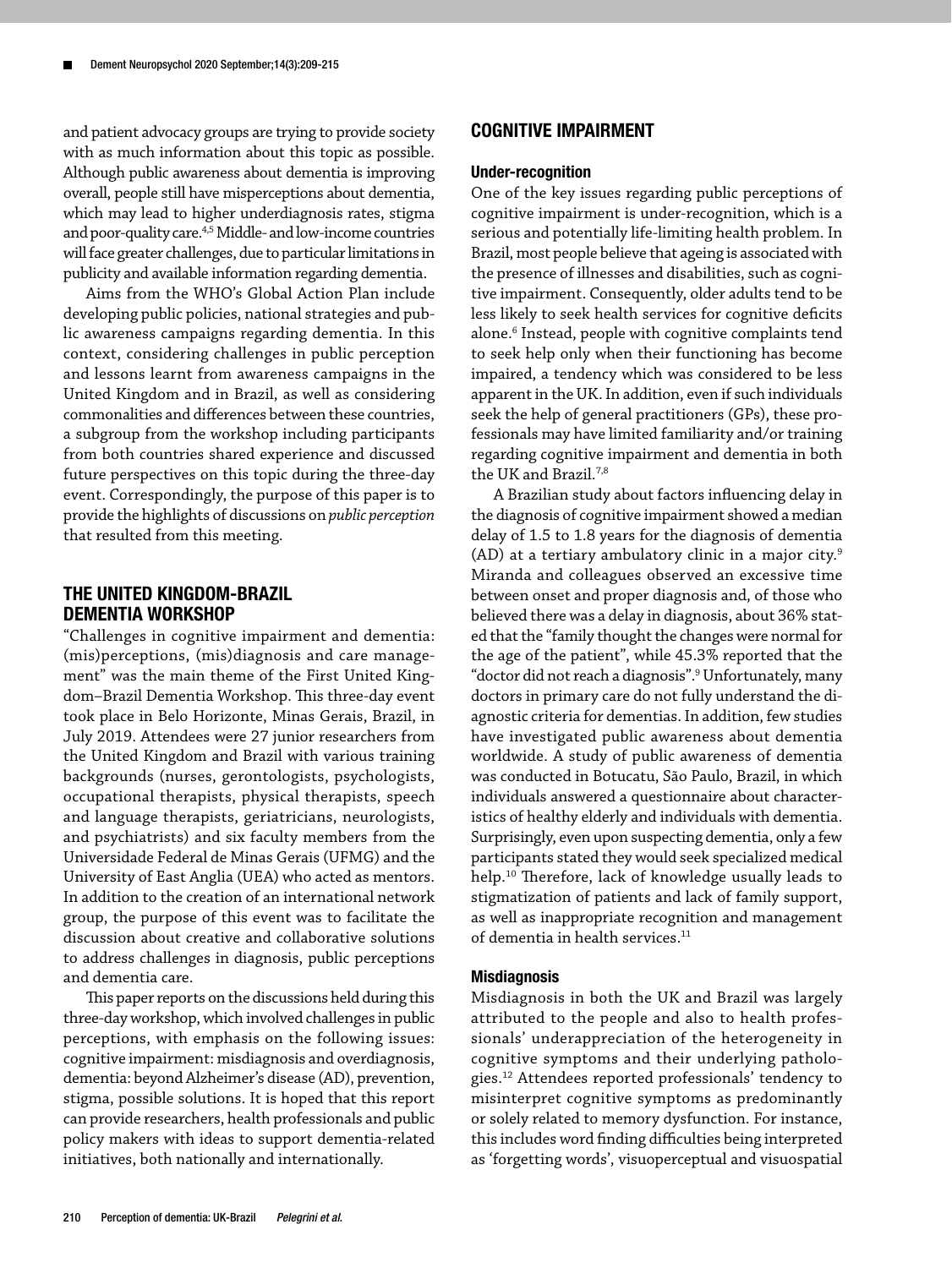impairment considered to reflect 'forgetting' what or where objects are — even when presented in clear view and disinhibited, or other behaviour disturbances being attributed to 'forgetting' what is socially appropriate. People commonly use the term "senile dementia" to refer to older people's memory problem, as they believe this occurs naturally in later life.

Conversely, underappreciation of how cognitive symptoms might arise from other, sometimes reversible causes such as adverse responses to medication, infection, sleep apnoea, liver or kidney failure, depression or stroke, was reported in both the UK and Brazil.13 Lack of access to screening visits to rule out other causes of cognitive dysfunction exacerbates this risk, particularly in Brazil. Finally, socioeconomic characteristics, such as educational background, may also play a role in misdiagnosis.14 Firstly, people with low education who have low complexity of day-to-day tasks may not notice a decline in their cognitive function as there is no demand for high-level skills.15 Secondly, highly educated people may easily mask cognitive decline or may replace skills due to high cognitive reserve, so dementia may be quite moderate at the time of diagnosis.16

#### **Overdiagnosis**

Overdiagnosis was noted in Brazil and the UK, but particularly in the latter, which may also lead to overtreatment. According to the National Institute for Health and Care Excellence (NICE) guidelines,3 memantine is indicated for moderate-to-advanced cases of dementia, but has been prescribed to people at time of initial, early diagnosis. Also noted was the use of acetylcholinesterase inhibitors in people with mild cognitive impairment (MCI), with no evidence of beneficial effects; the recommendation $3$  is for use in mild-to-moderate AD, for instance. Lack of training may also play a role in overdiagnosis: $17$  misinterpretation of biomarkers is an issue, for instance making a clinical diagnosis of AD based on biomarker evidence of amyloid positivity and co-occurring cognitive symptoms, even when the symptoms might have a non-neurodegenerative cause.<sup>17</sup>

## DEMENTIA — BEYOND ALZHEIMER'S DISEASE

#### **Terminology**

One of the main issues that may affect public perceptions regarding dementia is the lack of understanding about its various terminologies. Often, people do not know that 'dementia' is an umbrella term for various brain diseases (e.g. frontotemporal dementia, Lewy body diseases, corticobasal syndrome).6 There is also a public confusion about the terms AD and dementia and their overlap (e.g., it is common for individuals to say "she/he has Alzheimer's, but not dementia"). Another issue related to terminology is the negative connotation of the dementia syndrome at a public level. Terms like 'dementia' or 'demented' can be stigmatizing in both UK and Brazil. Additionally, it is common to hear flippant/dismissive comments from the general public to refer to normal memory loss in Brazil (e.g. some people say "I am demented" or another similar comment to apologise for forgetting something they should have remembered).17,18 Such behaviour may contribute to disseminating a negative notion about dementia.

#### Beyond memory

There is a common public misperception in Brazil and the UK that dementia only leads to memory impairment. This delays diagnoses based on the existence of other symptoms and causes, like in the case of frontotemporal dementia, in which behavioural symptoms prevail, especially in initial phases. Due to this misperception that dementia will only (or at least initially) affect memory, other symptoms such as language, visual or motor dysfunction (for example, arising in primary progressive aphasia, posterior cortical atrophy or corticobasal degeneration) may be dismissed or overlooked. This results in delayed diagnoses being very common for those whose memory is relatively unaffected in early stages in both countries. Finally, in both Brazil and the UK, it seems that health professionals are not exposed enough to cases of people with dementia during their training years in medical school; consequently, they are not sufficiently prepared to detect cognitive and functional deficits arising from the different brain diseases leading to dementia.<sup>19</sup>

## **PREVENTION**

#### Awareness and education

One of the greatest challenges concerning public perceptions about dementia in both the UK and Brazil is that people are often unaware of the existence of modifiable risk factors for dementia.20 Individuals may therefore believe that there is nothing they can do to prevent dementia. In addition to the lack of public awareness about dementia-related risk factors, public perceptions about them appear to vary according to people's educational level, as mentioned in previous sections. This is particularly relevant in Brazil where there is a large proportion of older adults who are illiterate.<sup>21</sup> We identified that it is critical to increase public awareness of the risk factors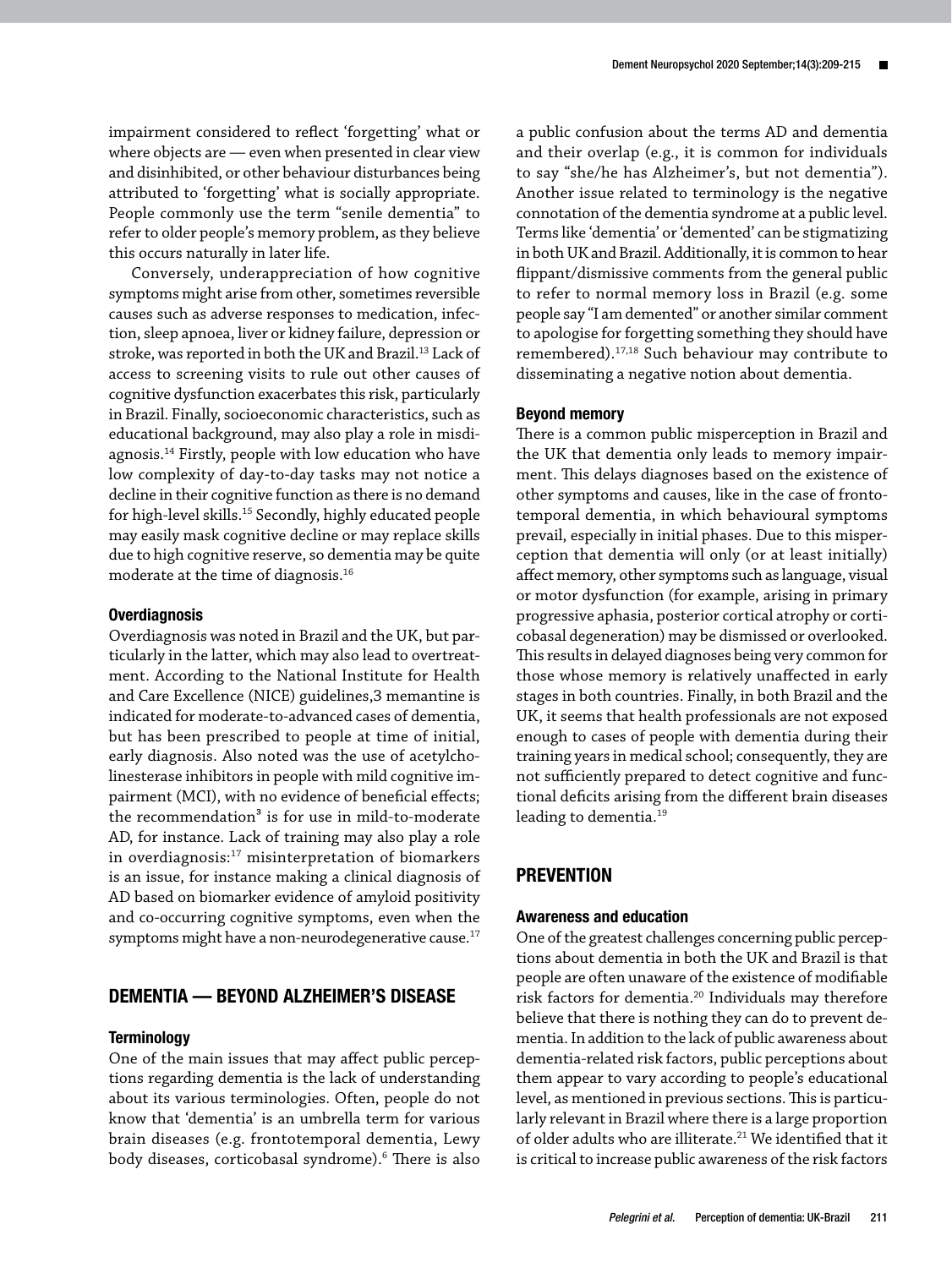for dementia in order to foster proactive personal and societal management of them; at present, there is a tendency toward a reactive approach, where people seek treatment and support only after they experience the onset of symptoms, and when these symptoms are associated with functional decline.<sup>19</sup>

## **STIGMA**

The International Alzheimer's Association has recently released a report on this topic with very interesting results from a survey focusing on knowledge and behaviour towards dementia and how stigma is related to this.22 It is known that people with dementia often fail to respond depending on the situation because of the lack of skills or opportunity to do so, and this is usually related to stigma.<sup>23</sup> Thus, stigma is an issue of great importance that demands attention, and was also a topic discussed during the workshop.

## Socioeconomic differences in perception of stigma

We identified potentially differing perceptions relating to the stigma of dementia across different socio-economic groups. This is present in both the UK and Brazil, but is more overtly evident in the Brazilian context. It was observed that people from lower socio-economic groups are potentially more openly accepting of people living with dementia; that a greater informal support network exists for these people; and, within the context of multimorbidity, dementia is viewed as 'one more thing' for older people and public health professionals to manage. $24$  By contrast, people from higher socio-economic groups may display greater concern about outward appearance, and therefore more concern about stigma. This potentially places the person with dementia at a greater risk of being 'hidden away' from society, particularly if they experience behavioural and psychological symptoms of dementia.25

#### Impact of stigma on help-seeking

The perceived stigma amongst the public could impact negatively upon people's willingness to seek diagnosis and support. This is strengthened by a cross-cultural fear of ageing and of diseases. There is a perception that the professionals who are involved in the diagnostic process deal with "crazy people", and fear of association with this stigmatizing label could lead to avoidance of help-seeking.<sup>26</sup>

## SUGGESTIONS AND SOLUTIONS

After much discussion and considering both Brazilian and UK cultures, the group came up with some possible suggestions and solutions to the aforementioned issues related to dementia. What appears to be the most promising action to tackle all the issues identified is the promotion of knowledge and awareness across different populations and professionals.

First, developing more sensitive cognitive screening batteries for literate and illiterate individuals would be helpful to detect dementia; technology in this sense would be an important ally. Greater attention should be given to primary health-care services, such as including more trained professionals. In Brazil, for example, community health agents, who are professionals with deep knowledge of the community and therefore are key people to strengthen the relationship between community and the health professionals/system, could be strategic to identify people at risk of developing dementia.27,28 In addition to training community health agents/ professionals to perform screening correctly, rewarding general practitioners who perform a certain number of assessments (e.g. Mini-Mental State Examinations) may potentially solve part of the misdiagnosis problem. This has been successfully done in the UK. Also, availing of current resources, such as the multidimensional screening available in the Brazilian Primary Care Book number 19,<sup>29</sup> could improve services and benefit both the health system and the community.

Education strategies for professionals should provide more focus on the different types of brain diseases and dementia. Raising awareness for different types of dementia could potentially mitigate the subjective burden experienced by families, as knowing what to expect could help them cope better with dementia. This could begin with simple steps, such as providing people with easy-to-read guidelines (e.g. ten key messages) for caregivers and primary healthcare professionals. We also suggest that specific training be provided for different professionals at all levels of care. We strongly believe that education can be a relevant, easy, cheap and effective way of raising awareness and improving knowledge to reduce fear, prejudice and stigma. Promoting public and patient empowerment and participation (e.g. through involvement in local councils, advocacy groups or research) might be key to reducing the stigma experienced by people living with dementia and by their families.30

To reduce stigma, we also advocate implementing activities that increase the empathy and understanding of the general public concerning people with dementia and their personal experience. Dementia should be more often brought into the public domain and people should be encouraged to talk freely about it without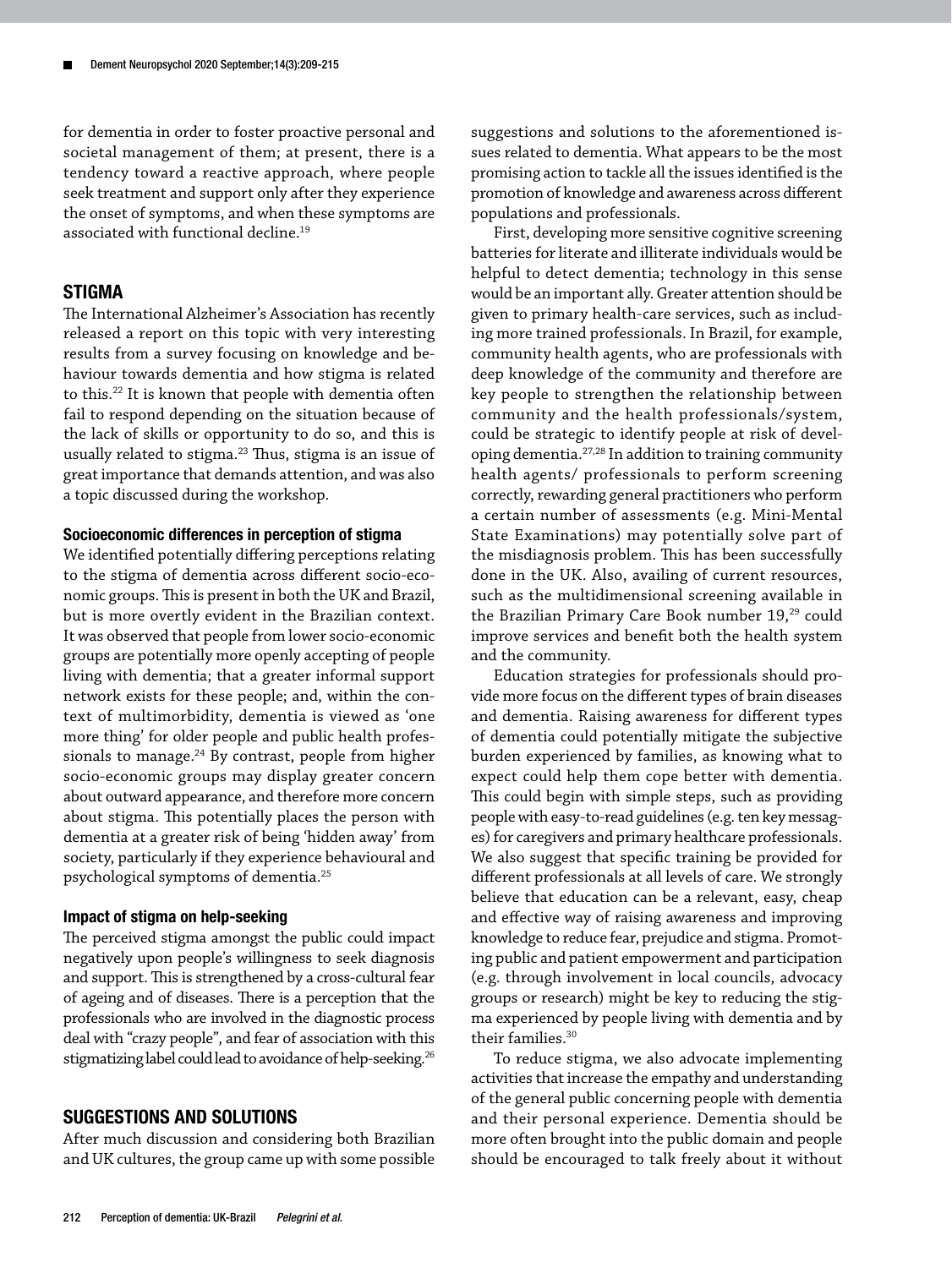fear. Examples of public campaigns which could foster this may include:

- The use of the blue 'Forget-Me-Not' flower to symbolise dementia. In the UK, this symbol can be found in many places including shop entrances, public transport, hospitals or as pin badges to indicate a dementia-friendly environment or a person who is supportive of people living with dementia.
- "Dementia friends" training for the public, including experiential learning to increase empathy.
- Using famous people who are either living with dementia or supporting a family member with dementia as public role models.
- Using initiatives such as dementia awareness week, national dementia day, community action days or memory walks as an opportunity to raise awareness, with an underpinning philosophy of aiming for continuous awareness raising (i.e. one-off initiatives were reported as good but insufficient).
- Using intergenerational initiatives including children's storybooks about dementia (such as 'Grandpa is a superhero') and visits to long-term care facilities in order to educate the general public about dementia during the life course.

Currently, such destigmatizing campaigns are implemented more widely in the UK than in Brazil. We advocated taking a health-promoting — rather than a disease-focused — approach in public awareness campaigns for better brain health. In addition, we discussed the importance of promoting and funding studies about dementia, and talked about the issues regarding unmet health, social, and government needs.<sup>31</sup>

We also discussed the role of the media and entertainment industries in destigmatizing dementia, and the impact of the messages they portray. We highlighted the need for sensitive, but not over-sensationalist messages, and discussed the positive impact that some TV programmes can have, such as the recent 'Our Dementia Choir' programme in the UK. We highlighted that there may be great advantages in using forms of media that are accessible across countries, such as social media and YouTube, or soap operas in Brazil, in order to raise awareness about dementia. We advocated that dementia awareness be a core curriculum subject in all health and care training, and that people with dementia be involved in the development of such training.

Dementia and cognitive impairment are topics for present and future consideration. It is clear that much progress needs to be made worldwide to guarantee people's awareness and to make reliable information available. Also, organizations around the world (e.g. charities, non-governmental organizations, and patients' advocacy groups) are trying to disseminate knowledge on these topics in order to reduce stigma and improve public perceptions.

During the three-day workshop, in-depth discussions between an international multi-professional and multi-cultural group took place. This paper aimed to summarise and disseminate not only the topics that have been discussed, but also the possible solutions to deal with current issues that both the UK and Brazil have experienced. We hope that this summary can provide information to support national and international initiatives for local authorities, charities and other sectors to overcome challenges in public perceptions.

Acknowledgements. This workshop was funded by a Global Challenges Research Fund Rapid Response Award from the University of East Anglia, Norwich, UK, and by the Behavioural and Cognitive Neurology Research Group from the Faculdade de Medicina, Universidade Federal de Minas Gerais, Belo Horizonte, Brazil. The organisation of this event was also supported by the National Institute for Health Research Applied Research Collaboration East of England Programme. The views expressed are those of the authors and not necessarily those of the NHS, the NIHR or the Department of Health and Social Care.

The authors would like to thank all other workshop attendees who contributed to the discussion (in alphabetical order): Marcus Vinicius Alves, Tamara Backhouse, Breno José Alencar Pires Barbosa, Wyllians Vendramini Borelli, Jessyka Bram, Victor Calil, Leonardo G. M. Cardoso, Milena L. Contreras, Natalia Dias, Helen Durgante, Emma Elliott, Michele Gomes Ferreira, Luciano Inácio Mariano Angelique Mavrodaris, Debora Lee Vianna Paulo, Larissa da Silva Serelli, Felipe de Oliveira Silva The workshop was co-chaired by international mentors (in alphabetical order): Maira Tonidandel Barbosa, Paulo Caramelli, Michael Hornberger, Naoko Kishita, Eneida Mioshi, Leonardo Cruz de Souza.

Author' contributions. LNCP: conceptualization, data curation, formal analysis, project administration, writing — original draft, writing — review & editing. AH: conceptualization, data curation, formal analysis, project administration, writing — original draft, writing — review & editing. EH: conceptualization, data curation, formal analysis, project administration, writing — original draft, Writing — review & editing. DO: conceptualization, data curation, formal analysis, project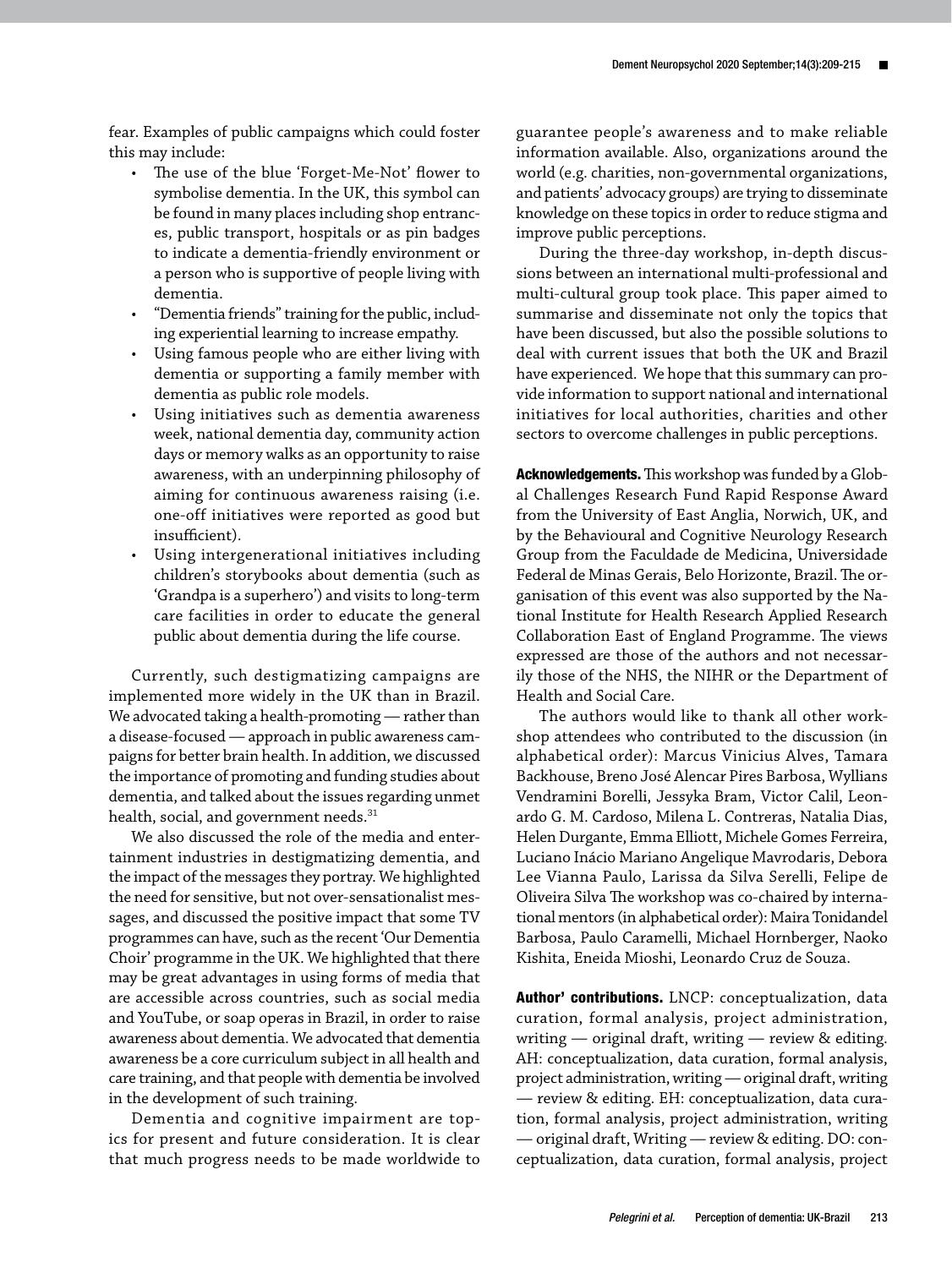administration, writing — original draft, writing — review & editing. FPG: conceptualization, data curation, formal analysis, project administration. FGC: conceptualization, data curation, formal analysis, project administration. JB: conceptualization, data curation, formal analysis, project administration. KY: conceptualization, data curation, formal analysis, project administration, writing  $-$  original draft, writing  $-$  review & editing. NP: conceptualization, data curation, formal analysis, project administration. RQMC: conceptualization, data curation, formal analysis, project administration. EM: conceptualization, data curation, formal analysis, funding acquisition, project administration, supervision, writing — original draft, writing — review & editing. MTB: corresponding author, conceptualization, data curation, formal analysis, funding acquisition, project administration, supervision, writing — original draft, writing — review & editing.

## ADDITIONAL INFORMATION

For additional information and materials about the projects and programmes provided as examples above, please visit their websites:

- "Forget Me Not Dementia": [https://www.forget](https://www.forgetmenotdementia.co.uk/)[menotdementia.co.uk/](https://www.forgetmenotdementia.co.uk/)
- "Dementia Friends training program": [https://](https://www.dementiafriends.org.uk/) [www.dementiafriends.org.uk/](https://www.dementiafriends.org.uk/)
- "Our Dementia Choir": [https://www.bbc.co.uk/](https://www.bbc.co.uk/programmes/m0004pyg) [programmes/m0004pyg](https://www.bbc.co.uk/programmes/m0004pyg)

## REFERENCES

- 1. World Health Organization. Global action plan on the public health response to dementia 2017-2025. Geneva: World Health Organization; 2017. 47p [accessed on March 4th, 2020]. Available at: [http://www.who.int/](http://www.who.int/mental_health/neurology/dementia/action_plan_2017_2025/en/) [mental\\_health/neurology/dementia/action\\_plan\\_2017\\_2025/en/](http://www.who.int/mental_health/neurology/dementia/action_plan_2017_2025/en/)
- 2. World Health Organization. Towards a dementia plan: a WHO guide. World Health Organization; 2018 [accessed on March 4th, 2020]. Available at: <http://www.who.int/iris/handle/10665/272642>
- 3. Engedal K, Laks J. Towards a Brazilian dementia plan? Lessons to be learned from Europe. Dement Neuropsychol. 2016;10(2):74-8. [https://](https://doi.org/10.1590/S1980-5764-2016DN1002002) [doi.org/10.1590/S1980-5764-2016DN1002002](https://doi.org/10.1590/S1980-5764-2016DN1002002)
- Cations M, Radisic G, Crotty M, Laver KE. What does the general public understand about prevention and treatment of dementia? A systematic review of population-based surveys. Werner P, editor. PLoS One. 2018;13(4):1-18.<https://doi.org/10.1371/journal.pone.0196085>
- 5. Mukadam N, Livingston G. Reducing the stigma associated with dementia: approaches and goals. Aging Health. 2012;8(4):377-86. [https://doi.](https://doi.org/10.2217/ahe.12.42) [org/10.2217/ahe.12.42](https://doi.org/10.2217/ahe.12.42)
- 6. Gil G, Busse AL. Avaliação neuropsicológica e o diagnóstico de demência, comprometimento cognitivo leve e queixa de memória relacionada à idade. Arq Med Hosp Fac Cienc Med Santa Casa São Paulo. 2009;54(2):44-50.
- 7. Giezendanner S, Monsch AU, Kressig RW, Mueller Y, Streit S, Essig S, et al. General practitioners' attitudes towards early diagnosis of dementia: a cross-sectional survey. BMC Fam Pract. 2019;20(1):65. [https://doi.](https://doi.org/10.1186/s12875-019-0956-1) [org/10.1186/s12875-019-0956-1](https://doi.org/10.1186/s12875-019-0956-1)
- 8. Jacinto AF, Gordon AL, Samra R, Steiner AB, Mayoral VF de S, Citero V de A. Comparing knowledge and attitudes to dementia care in Brazilian and UK GPs to guide future decisions about educational interventions. Gerontol Geriatr Educ. 2018;41(2):250-7. [https://doi.org/10.1080/0270](https://doi.org/10.1080/02701960.2018.1551216) [1960.2018.1551216](https://doi.org/10.1080/02701960.2018.1551216)
- 9. Miranda LF, Matoso RO, Rodrigues MV, Lima TO, Nascimento AF, Carvalho FC, et al. Factors influencing possible delay in the diagnosis of Alzheimer's disease: Findings from a tertiary Public University Hospital. Dement Neuropsychol. 2011;5(4):328-31. [https://doi.org/1010.1590/](https://doi.org/1010.1590/S1980-57642011DN05040011) [S1980-57642011DN05040011](https://doi.org/1010.1590/S1980-57642011DN05040011)
- 10. Schelp AO, Nieri AB, Hamamoto Filho PT, Bales AM, Mendes- -Chiloff CL. Public awareness of dementia: A study in Botucatu, a medium-sized city in the State of São Paulo, Brazil. Dement Neuropsychol. 2008; 2(3):192-96. [https://doi.org/10.1590/S1980-](https://doi.org/10.1590/S1980-57642009DN20300005) [57642009DN20300005](https://doi.org/10.1590/S1980-57642009DN20300005)
- 11. Prince M, Livingston G, Kantona C. Mental health care for the elderly in low-income countries: a health systems approach. World Psychiatry. 2007;6(1):5-13.
- 12. Nakamura AE, Opaleye D, Tani G, Ferri CP. Dementia underdiagnosis in Brazil. Lancet. 2015;385(9966):418-9. [https://doi.org/10.1016/s0140-](https://doi.org/10.1016/s0140-6736(15)60153-2) [6736\(15\)60153-2](https://doi.org/10.1016/s0140-6736(15)60153-2)
- 13. Morley JE, Morris JC, Berg-Weger M, Borson S, Carpenter BD, del Campo N, et al. Brain Health: the importance of recognizing cognitive impairment:

An IAGG Consensus Conference. J Am Med Dir Assoc. 2015;16(9):731-9. <https://doi.org/10.1016/j.jamda.2015.06.017>

- 14. Manchola EA, Pardo CC, Pérez AF, Mongil RL, Trigo JAL, Palomo SM, et al. Deterioro cognitivo leve en el adulto mayor. Sociedad Española de Geriatria y Gerontologia. Madrid; 2017.
- 15. Scazufca M, Menezes PR, Vallada HP, Crepaldi AL, Pastor-Valero M, Coutinho LMS, et al. High prevalence of dementia among older adults from poor socioeconomic backgrounds in São Paulo, Brazil. Int Psychogeriatr. 2008;20(2):394-405.<https://doi.org/10.1017/S1041610207005625>
- 16. Then FS, Luck T, Angermeyer MC, Riedel-Heller SG. Education as protector against dementia, but what exactly do we mean by education? Age Ageing. 2016;45(4):523-8.<https://doi.org/10.1093/ageing/afw049>
- 17. Rosato M, Leavey G, Cooper J, De Cock P, Devine P. Factors associated with public knowledge of and attitudes to dementia: A cross-sectional study. PLoS One. 2019;14(2):e0210543. [https://doi.org/10.1371/journal.](https://doi.org/10.1371/journal.pone.0210543) [pone.0210543](https://doi.org/10.1371/journal.pone.0210543)
- 18. Olsen V, Taylor L, Whiteley K, Ellerton A, Kingston P, Bailey J. Exploring public perceptions and understanding of dementia: Analysing narratives from the Mass Observation Project. Dementia (London). 2019;10:1471301219861468. [https://doi.](https://doi.org/10.1177/1471301219861468) [org/10.1177/1471301219861468](https://doi.org/10.1177/1471301219861468)
- 19. Altermann CD, Martins AS, Carpes FP, Mello-Carpes PB. Influence of mental practice and movement observation on motor memory, cognitive function and motor performance in the elderly. Braz J Phys Ther. 2014;18(2):201-9. [http://dx.doi.org/10.1590/S1413-](http://dx.doi.org/10.1590/S1413-35552012005000150) [35552012005000150](http://dx.doi.org/10.1590/S1413-35552012005000150)
- 20. Livingston G, Sommerlad A, Orgeta V, Costafreda SG, Huntley J, Ames D, et al. Dementia prevention, intervention, and care. Lancet. 2017;390(10113):2673-734. [https://doi.org/10.1016/S0140-](https://doi.org/10.1016/S0140-6736(20)30367-6) [6736\(20\)30367-6](https://doi.org/10.1016/S0140-6736(20)30367-6)
- 21. Costa GD da, Spineli VD, Oliveira MA. Professional education on dementias in Primary Health Care: an integrative review. Rev Bras Enferm. 2019;72(4):1086-93.<https://doi.org/10.1590/0034-7167-2018-0652>
- 22. Alzheimer's Disease International. World Alzheimer Report 2019: Attitudes to dementia. London: Alzheimer's Disease International; 2019 [accessed on March 4th, 2020]. Available at: [https://www.alz.co.uk/research/Worl](https://www.alz.co.uk/research/WorldAlzheimerReport2019.pdf)[dAlzheimerReport2019.pdf](https://www.alz.co.uk/research/WorldAlzheimerReport2019.pdf)
- 23. Gove D, Small N, Downs M, Vernooij-Dassen M. General practitioners' perceptions of the stigma of dementia and the role of reciprocity. Dementia (London). 2017;16(7):948-64. [https://doi.](https://doi.org/10.1177/1471301215625657) [org/10.1177/1471301215625657](https://doi.org/10.1177/1471301215625657)
- 24. Herrmann LK, Welter E, Leverenz J, Lerner AJ, Udelson N, Kanetsky C, et al. A systematic review of dementia-related stigma research: can we move the stigma dial? Am J Geriatr Psychiatry. 2018;26(3):316-31. [https://](https://doi.org/10.1016/j.jagp.2017.09.006) [doi.org/10.1016/j.jagp.2017.09.006](https://doi.org/10.1016/j.jagp.2017.09.006)
- 25. Morando EM, Schmitt JC, Ferreira ME, Mármora CH. O conceito de estigma de Goffman aplicado à velhice. Int J Dev Educ Psychol. 2018;1(2):21-32.<https://doi.org/10.17060/ijodaep.2018.n2.v1.1341>